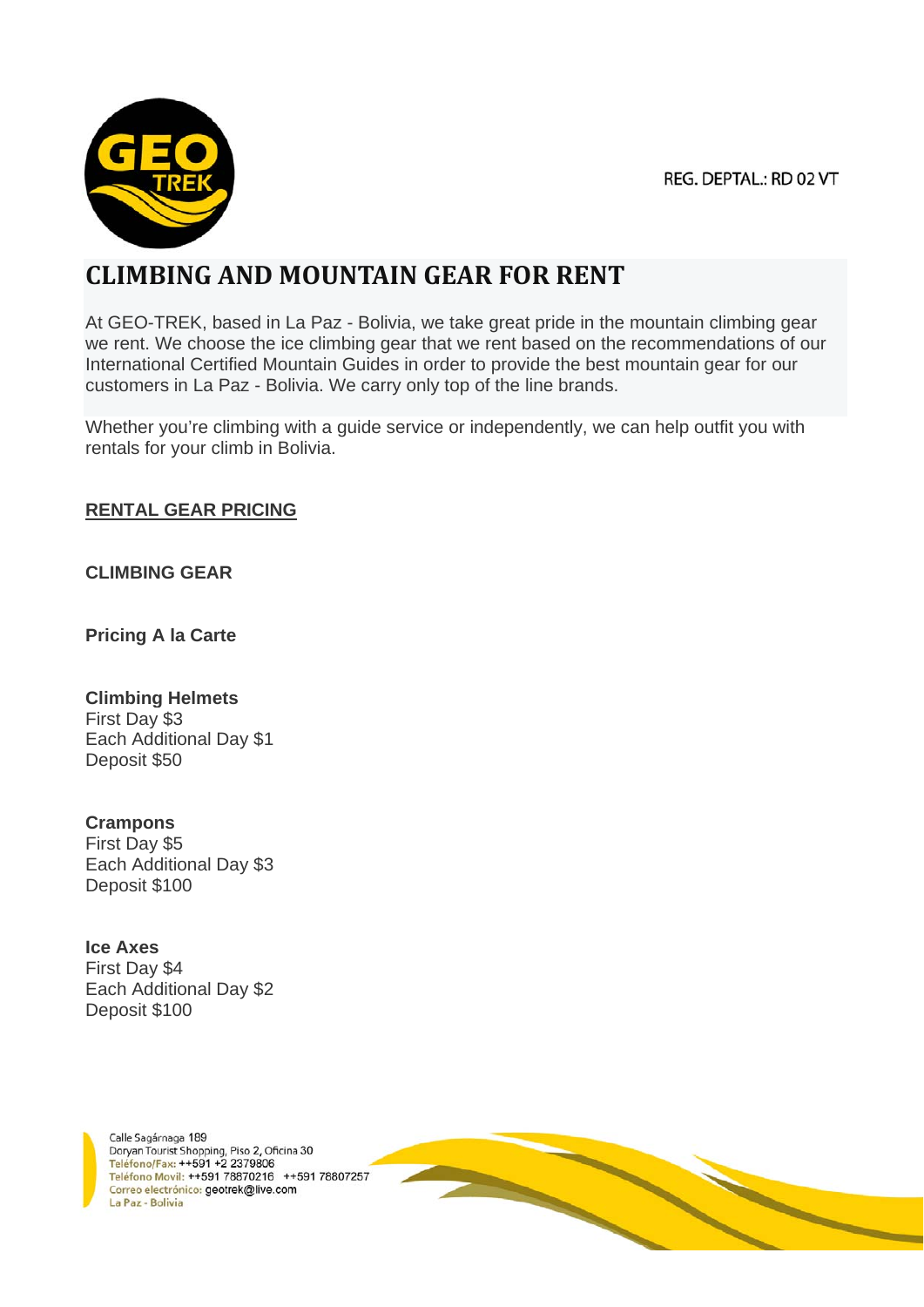

**Mountaineering Boots - Adult Plastic** First Day \$6 Each Additional Day \$3 Deposit \$100

**Mountaineering Tents - 2 Person** First Day \$13 Each Additional Day \$6.5 Deposit \$200

\* Minimum one day rental

## **FRECUENT ASKED QUESTIONS**

#### **GEO-TREK RENTALS FAQ**

You have outdoor plans; we have outdoor gear. Thank you for getting outside with GEO-TREK.

## **RENTAL POLICIES & FEES**

- Cancellation Policy
	- o To receive a full refund, reservations must be canceled 24 hours in advance on the day before.
- Early returns
	- o Rentals returned earlier than the due date will receive refunds for any unused days.
- Late fees
- o Late returns will be charged the each additional day rental price for each additional day.
- Cleaning fees
	- o For items returned excessively wet or dirty, a cleaning fee could be assessed.
- Damage fees
	- o If gear is damaged beyond repair, the customer will be charged the full retail price.

Calle Sagárnaga 189 Doryan Tourist Shopping, Piso 2, Oficina 30 Teléfono/Fax: ++591 +2 2379806 Teléfono Movil: ++591 78870216 ++591 78807257 Correo electrónico: geotrek@live.com La Paz - Bolivia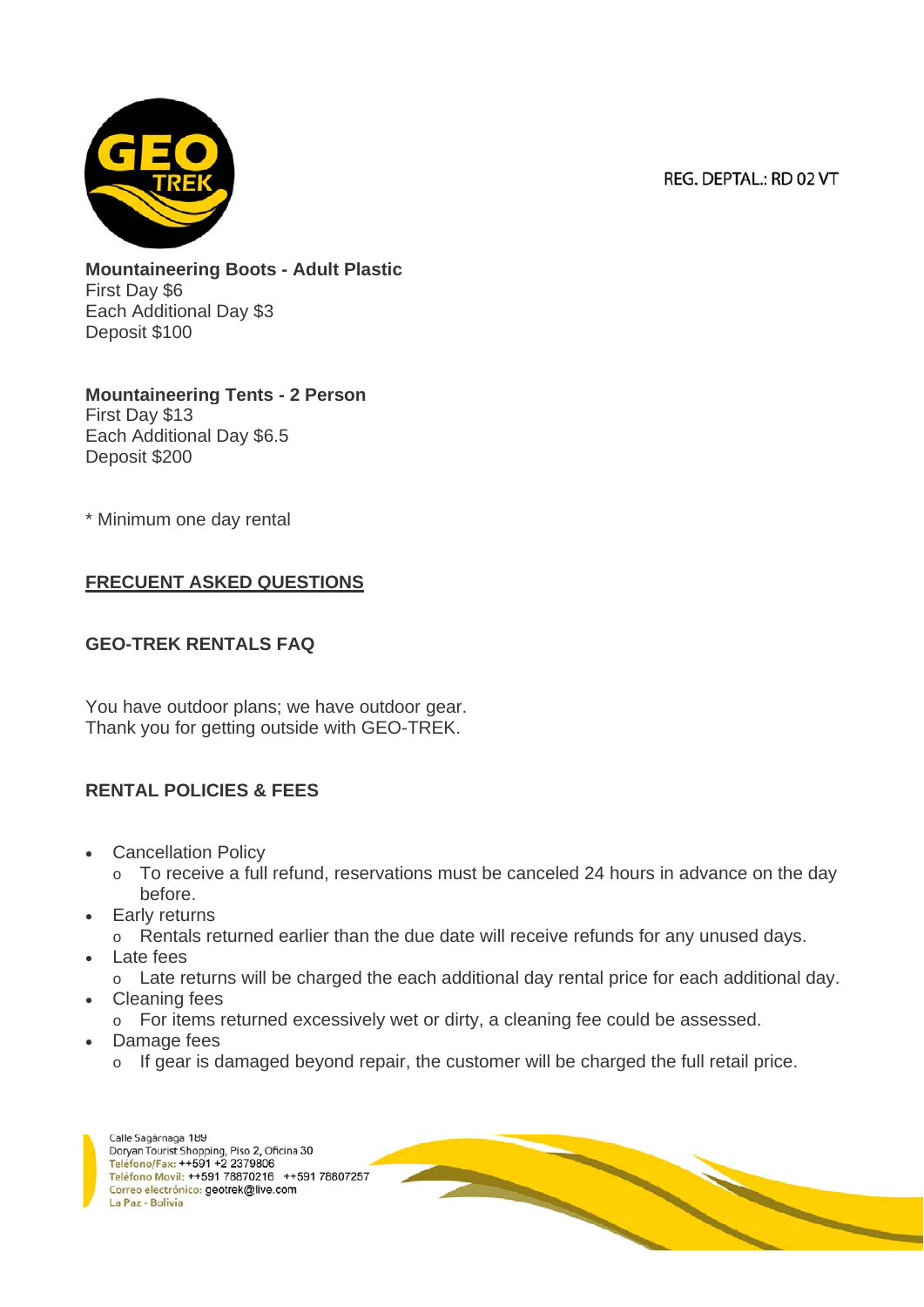

- Lost equipment
	- o For any items that are not returned, GEO-TREK reserves the right to charge up to the full retail value.

## **FREQUENTLY ASKED QUESTIONS**

## **Renting**

- What do you rent?
	- o Visit us to see the categories our store offers you, so you'll be able to see specific items for rent.
- Can I reserve online?
	- o You can reserve online, call or visit the store to make a reservation.
- Is there a  $\frac{1}{2}$  day rental option?
	- o No, a one-day rental is our minimum rental period.
- How do I use my rental gear?
- $\circ$  We highly encourage you to connect with an employee while picking up your gear.
	- Can I swap out gear during my rental period if I want to try something different?
		- o Possibly! Call us to check on availability. Additional rental rates may apply.

## **Rates and Payment**

- What are your rental rates?
	- o See our rental rates above this page
- Do I have to pay a deposit to rent?
	- o You have to pay a deposit on any rentals.
- Do you offer group discounts?
	- o Yes we do.
- Are there any additional discounts?
- o You get a discount when you rent for several days.
- Can I purchase damage coverage or rental insurance? o Not currently.
- If I like the item I rent, can I purchase it at a discount?
	- o Not at this time.

## **Pickup and Drop Off**

- What time do stores open?
	- o Rentals are currently available from Monday to Saturday. Availability hours: 09:00 20:00.

Calle Sagárnaga 189 Doryan Tourist Shopping, Piso 2, Oficina 30 Teléfono/Fax: ++591 +2 2379806 Teléfono Movil: ++591 78870216 ++591 78807257 Correo electrónico: geotrek@live.com La Paz - Bolivia